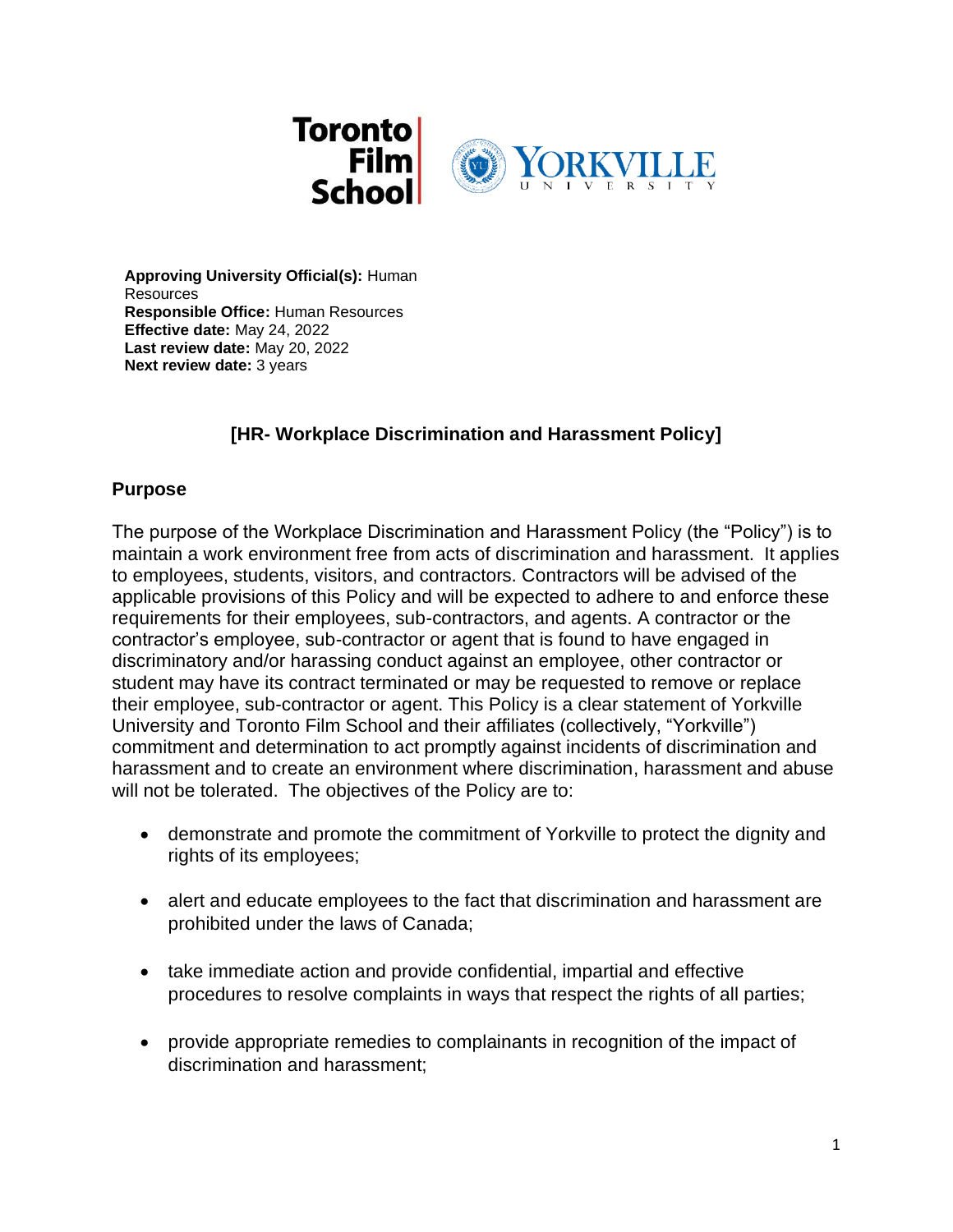- identify various roles and responsibilities for the maintenance of a discrimination and harassment-free workplace; and
- provide appropriate responses and consequences where discrimination and/or harassment has occurred.

Yorkville expects that incidents of workplace discrimination and harassment will be dealt with promptly by all parties and will be investigated in a fair, consistent, thorough, and confidential manner.

# **Audience**

All persons working for Yorkville or carrying out Yorkville's business are covered by the Policy. This includes staff who are temporary, part-time, full-time and contract employees.

### **Definitions**

| Workplace             | refers to locations where activities related to the business of<br>Yorkville take place. These include:                                                                                                                                                                                              |
|-----------------------|------------------------------------------------------------------------------------------------------------------------------------------------------------------------------------------------------------------------------------------------------------------------------------------------------|
|                       | activities within offices, lunchrooms and other<br>$\bullet$<br>Yorkville property;                                                                                                                                                                                                                  |
|                       | online/virtual spaces of work facilitated through but<br>$\bullet$<br>not limited to the use of telephone, text messaging,<br>e-mail, internet, intranet, teleconferencing software<br>and other forms of technology;                                                                                |
|                       | situations outside of Yorkville operated premises e.g.<br>$\bullet$<br>external work assignments, work-related<br>conferences, training sessions, travel or social<br>gatherings; or                                                                                                                 |
|                       | activities in other locations where discrimination and<br>$\bullet$<br>harassment and abuse may have a subsequent<br>impact on the work relationship, performance, or<br>environment.                                                                                                                |
| <b>Discrimination</b> | can be described as an action, conduct or behavior related<br>to a prohibited ground that results in unequal treatment or<br>interferes with a person's right to equal treatment.<br>Discrimination may be manifested by unequal treatment<br>with respect to services, accommodations, contracts or |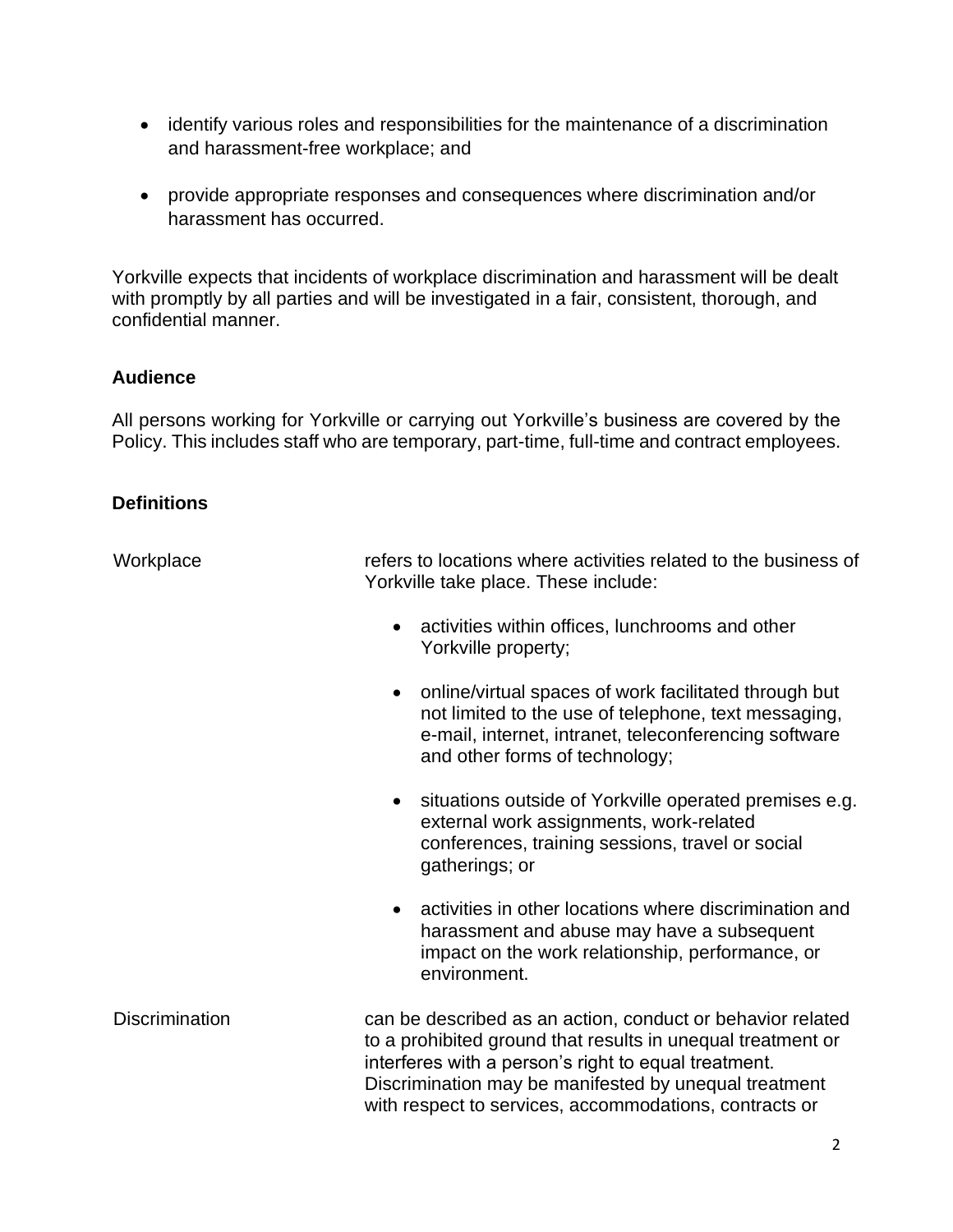|                            | employment. Discrimination may include a refusal to<br>provide services; exclusion from employment; and/or a<br>refusal to work with, teach, or study with someone, where<br>such actions are related to a prohibited human rights<br>ground.                                                                                                                                                                                                                                                                                                                                                                                                                                                                                     |
|----------------------------|-----------------------------------------------------------------------------------------------------------------------------------------------------------------------------------------------------------------------------------------------------------------------------------------------------------------------------------------------------------------------------------------------------------------------------------------------------------------------------------------------------------------------------------------------------------------------------------------------------------------------------------------------------------------------------------------------------------------------------------|
| Harassment                 | Harassment is defined as, but not limited to, unwanted<br>physical or verbal conduct that offends or humiliates,<br>including gender-based harassment. It can be a single<br>incident or several incidents over time. It includes threats,<br>intimidation, display of sexism, ableism, racism, anti-Black<br>racism, anti-Indigenous sentiment, anti-Semitism,<br>Islamophobia, homophobia, biphobia, transphobia and<br>other types of prejudice or hatred towards an identifiable<br>group, unnecessary physical contact, suggestive remarks or<br>gestures, offensive pictures or jokes. Harassment will be<br>considered to have taken place if a reasonable person<br>ought to have known that the behaviour was unwelcome. |
| <b>Physical Abuse</b>      | is defined as, but not limited to, the use of intentional force<br>that can result in physical harm or injury to an individual. It<br>can take the form of slapping, hitting, punching, shaking,<br>pulling, throwing, kicking, biting, choking, strangling or the<br>abusive use of restraints.                                                                                                                                                                                                                                                                                                                                                                                                                                  |
| <b>Sexual Abuse</b>        | is defined as, but not limited to, any unwanted touching,<br>fondling, observations for sexual gratification, any<br>penetration or attempted penetration with a penis, digital or<br>object of the vagina or anus, verbal or written propositions<br>or innuendos, exhibitionism or exploitation for profit<br>including pornography.                                                                                                                                                                                                                                                                                                                                                                                            |
| <b>Emotional Abuse</b>     | is defined as, but not limited to, a chronic attack on an<br>individual's self-esteem. It can take the form of name<br>calling, threatening, ridiculing, berating, intimidating,<br>isolating, hazing, habitual scapegoat, blaming.                                                                                                                                                                                                                                                                                                                                                                                                                                                                                               |
| <b>Verbal Abuse</b>        | is defined as, but not limited to, humiliating remarks, name<br>calling, swearing at, taunting, teasing, continual put downs.                                                                                                                                                                                                                                                                                                                                                                                                                                                                                                                                                                                                     |
| <b>Psychological Abuse</b> | is defined as but not limited to communication of an abusive<br>nature, sarcasm, exploitive behaviour, intimidation, and<br>manipulation.                                                                                                                                                                                                                                                                                                                                                                                                                                                                                                                                                                                         |

\*The President may direct that definitions be amended from time to time to ensure consistency with public policy and community expectations and standards.